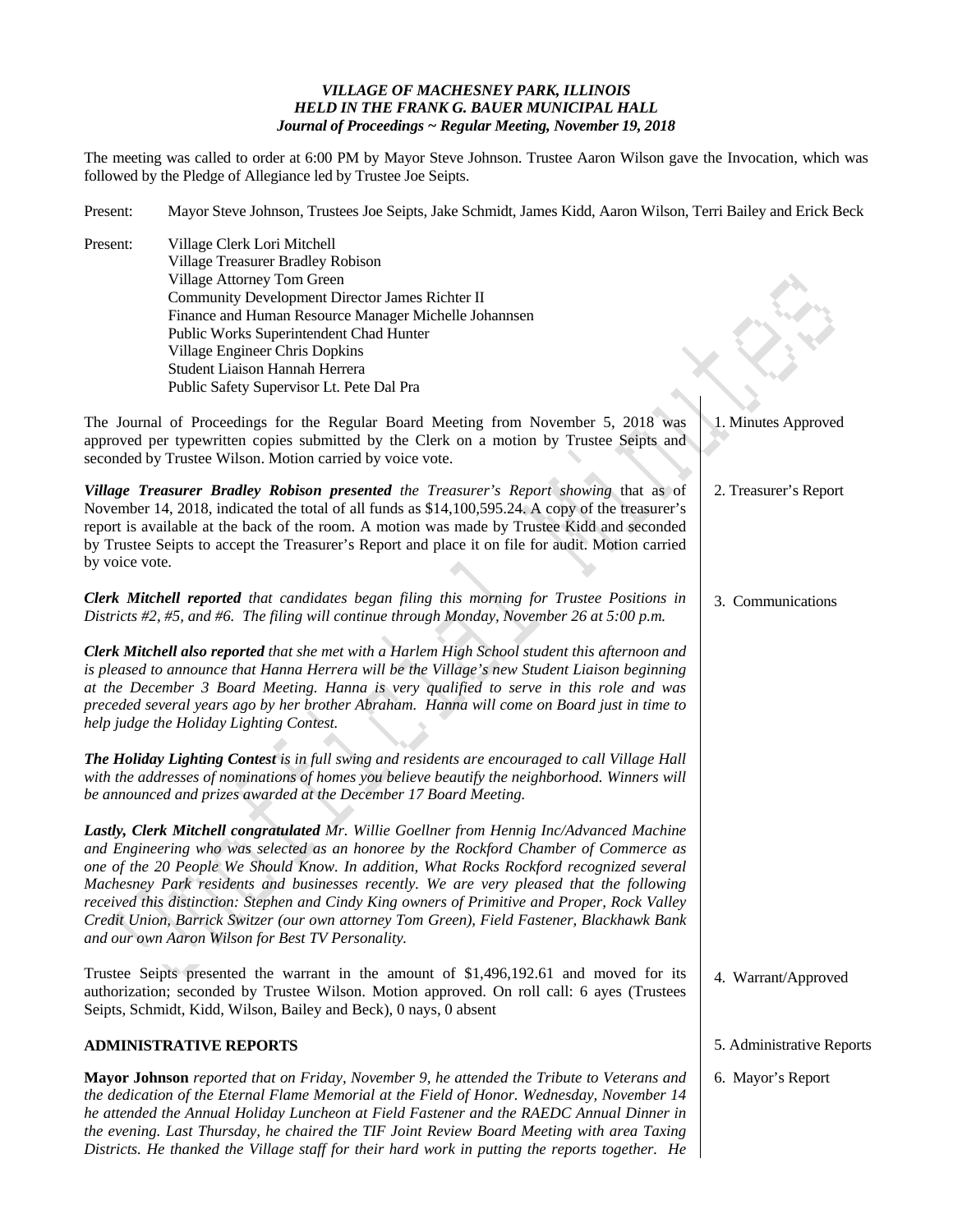Journal of Proceedings November 19, 2018 Page Two

*a happy Thanksgiving.* 

*said he was very pleased to see how well the TIFs are performing. Yesterday he participated in the Parks Chamber of Commerce Light Up the Parks Parade. There were hundreds of people lining the parade route. He thanked Ike and Lisa Trickie for providing the float for the lighted parade. After the parade the Village hosted its annual Christmas Tree Lighting and a chance for children to visit with Santa and Mrs. Claus. He thanked the staff for the hard work they put into making this event successful. He further wished everyone a safe and happy Thanksgiving weekend.* 

**Attorney Tom Green** *had no report this evening.* 

**Village Administrator Tim Savage** *left no report this evening.* 

**Finance and HR Manager Michelle Johannsen** *wished everyone a Happy Thanksgiving.* 

**Community Development Director James Richter II** *reported that Pig Minds Brewing is moving forward with a 7,800 SF addition to their existing restaurant and brewery. It will provide additional manufacturing as well as another full commercial kitchen and bar area that will accompanied by some gathering space for events. They will also have a second outdoor area. They are doing very well in Machesney Park. Mr. Endl and his development team along with Village staff and Chris Dopkins have worked very hard to navigate through FEMA to expand their footprint. The Village is excited so see the product of their great work and patience.* 

*Construction continues on the TLC Assisted Living Facility. They had some last-minute concrete work that they were able to get done before the turn in the weather. We should see some more steel coming in during the next couple weeks as they start putting together the shell of the building. They plan to be framing the second floor by mid-December.* 

*Finally, our lease with PCI Pharma Services commenced October 1 in the JCP Building and they have been acclimating themselves in the new building.* 

**Public Works Superintendent Chad Hunter** *had no report this evening.* 

**Village Engineer Chris Dopkins** *reported regarding the ongoing projects within the Village: Scott Lane – The contractor is finishing up restoration. They are about two-thirds done right now and expect they will be completely done tomorrow. We will be on the punch list items and we will probably hold the contract open until spring to make sure the grass that is planted comes up. Victory Lane – Everything is paved; the contractor still needs to do the final restoration on that project. That will probably happen early next week and again we will hold it open over the winter to make sure the grass comes up in the spring. Quantum Project – We do have one more concrete pour to go which is scheduled for tomorrow. Everything has been under winter protection and the concrete itself has been under winter protection because of weather conditions. We do plan that everything will be at substantial completion by the end of next week, so the new Quantum building and traffic will be able to drive on the new roadway. APP Demos – The contractor is back working on the houses. There are two more to go which they'll have done by Wednesday. From the McMahon Group, he wished everyone here and watching a safe and happy Thanksgiving.* 

**Public Safety Supervisor, Lt. Pete Dal Pra** *wished everyone a happy and safe Thanksgiving.* **COMMITTEE AND TRUSTEE REPORTS**  *District #1 Trustee Seipts, Administration and Finance Committee Chairman wished everyone*  13. Pub Safety Supervisor 14. Committee Reports

7. Attorney's Report

- 8. Village Administrator
- 9. Finance/HR Manager
- 10. Comm. Dev Dir

11.Pub Works Supt

12.Village Engineer

- 
- 15. District #1 Report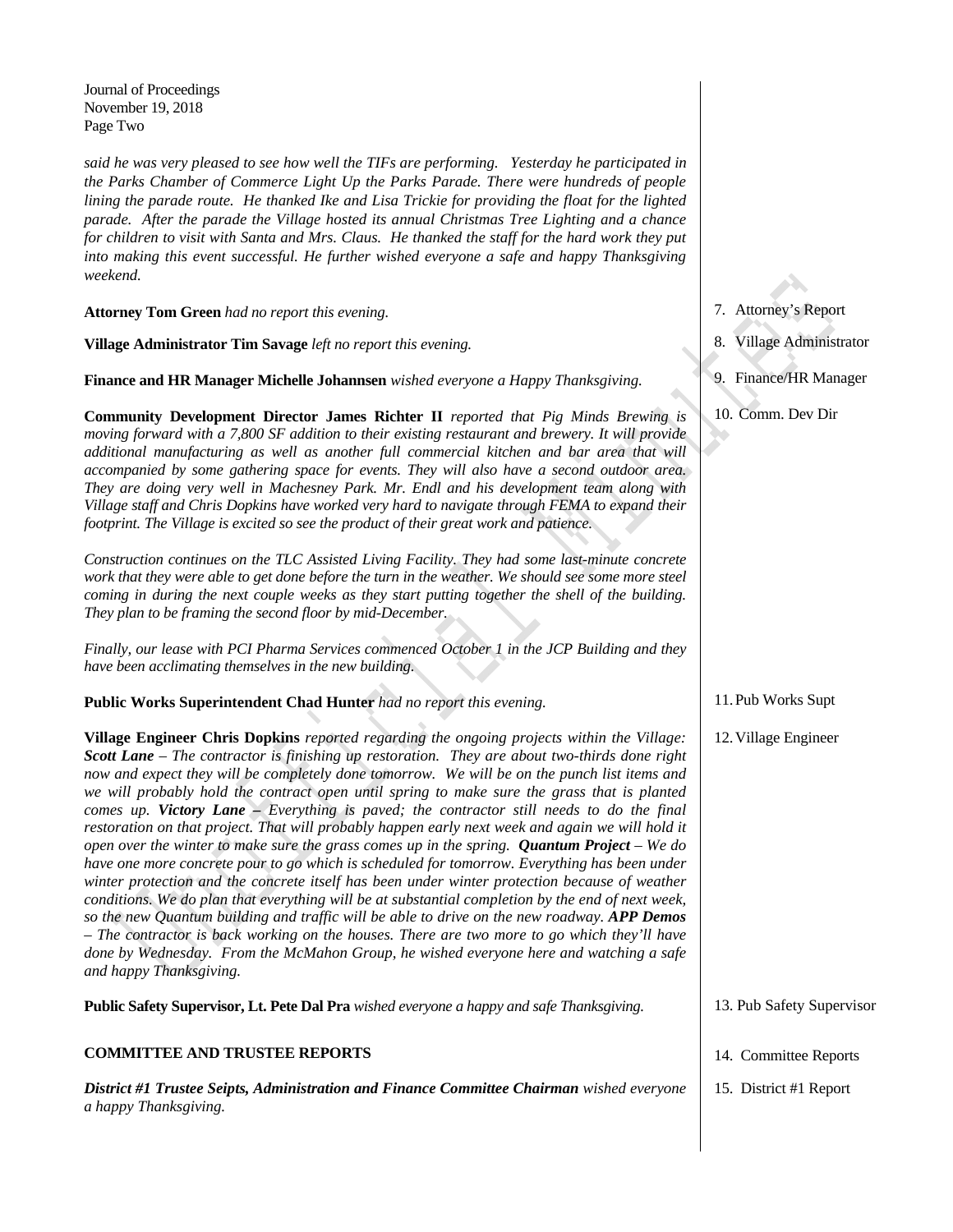Journal of Proceedings November 19, 2018 Page Three

*District #2 Trustee Schmidt, Public Improvement and Safety Chairman had no report this evening.* 

*District #3 Trustee Kidd, Public Improvement and Safety Vice-Chairman, shared the following information: 1) Requested that the leaves be picked up by the snowfall. He said he received many phone calls about the leaves alone and even tonight people in the audience were talking about the poor job the garbage company has been doing. 2) Regarding the Budget that is coming up…he said he would like to see the line by line items on the staff salary and how much they are making along with the line by line item of the businesses that have received business from the Village of \$20,000 and less. He would also like to see Tim's expenditures at \$20,000 and less. Also, during the Budget Conference, he would like to talk about Skinach (Sikich) and their performance. 3) Also, should we change our elected official accountability? For example: should we not have the expectation that all trustees cannot miss six to eight meetings a year and be effective at our jobs. Should the Village President also put in 25 hours worth of work minimally as our elected official. 4) He would like clarification about the police contract…i) Are we still planning on terminating the police contract 18 months from now? ii) or has the termination been made void because when I read the newspaper article it seems like we are still terminating that contract. Attorney Green: The termination notice at this point still remains in effect. The Village is anticipating looking at either modifying the contract or at other options. Tr. Kidd – When negotiations take place in the future, he believes it is very important that we have an elected official with the staff to see what happens. He said he understands the staff knows more about the money and affordability, but he feels it is our job as an elected official to represent the people. In the future, he hopes that staff, the attorney and Village president will participate in it or appoint an elected official who will oversee what is happening.* 

*District #4 Trustee Wilson, Administrative and Finance Vice-Chairman, reported that our former Student Liaison, Abraham Herrera, graduate of Harlem High School and Dartmouth, was pinned this weekend as a Second Lieutenant in the US Marine Corps. He shared pictures of his mother and father, Gerry and Sandra, pinning him with the representation of a new title and now he will go forward with six months of TBS Basic School of the Marines to further his schooling in our military. There were many things he could have done with his career and Aaron noted that he believes it is admirable of Abraham that he chose to give back. It is great to see a local product who has been right through this Village Board go on to such great things. He noted also that he met our Treasurer Bradley through Abraham and encouraged Bradley to run for elected office, after which he did, and was elected Machesney Park Treasurer. Now we have Hannah here to carry on the liaison legacy with the Village Board. She will do a great job.* 

*District #5 Trustee Bailey, Planning and Economic Development Chairperson, had no report this evening.* 

*District #6 Trustee Beck, Planning and Economic Development Vice-Chairman, had no report this evening.* 

CONSENT AGENDA\* - Mayor Johnson noted that the next item is the Consent Agenda. He asked Staff to introduce all items to be considered under the Consent Agenda.

## *Community Development Director James Richter II presented the items as follows*:

- A. Ordinance 36-18, Class "B" Liquor License, BP, 11225 N. Second Street and Increase Number of "B" Licenses, First Reading
- B. Resolution 56-R-18, Final Plat 15, Willow Creek Business Park to combine lots 120 & 121 for the expansion at Pig Minds Brewing
- C. Resolution 62-R-18, Declare Surplus TIF Funds (\$776,078.18) IL Rte 251/173 Gateway TIF to be distributed to the appropriate taxing bodies.

16. District #2 Report

## 17. District #3 Report

|  | 18. District #4 Report |  |
|--|------------------------|--|
|--|------------------------|--|

20. District #6 Report

19. District #5 Report

21. Consent Agenda